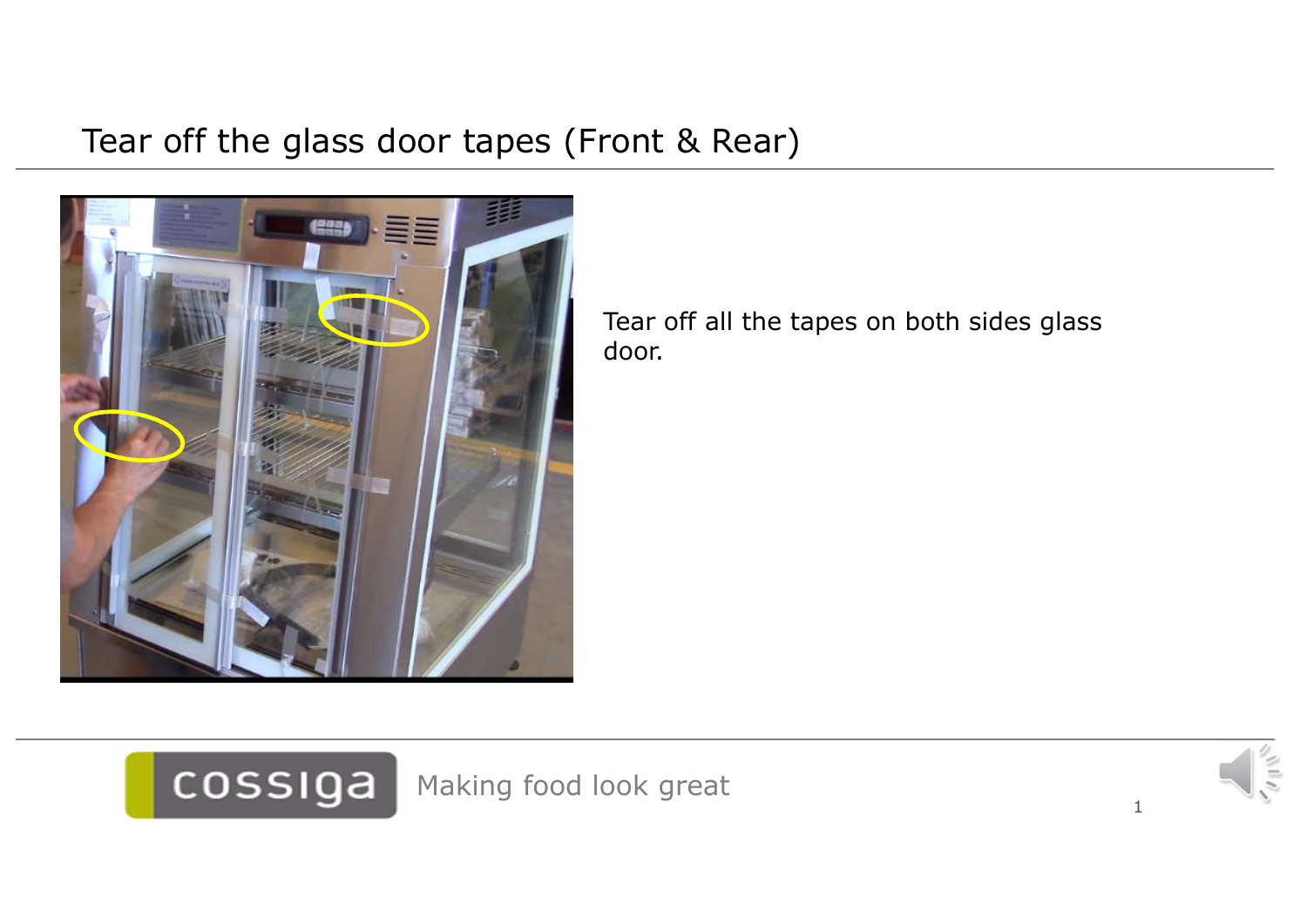#### Move out the glass doors (Front & Rear)



cossiga

Move out the glass doors (Both front side and back side, total 4pcs.)

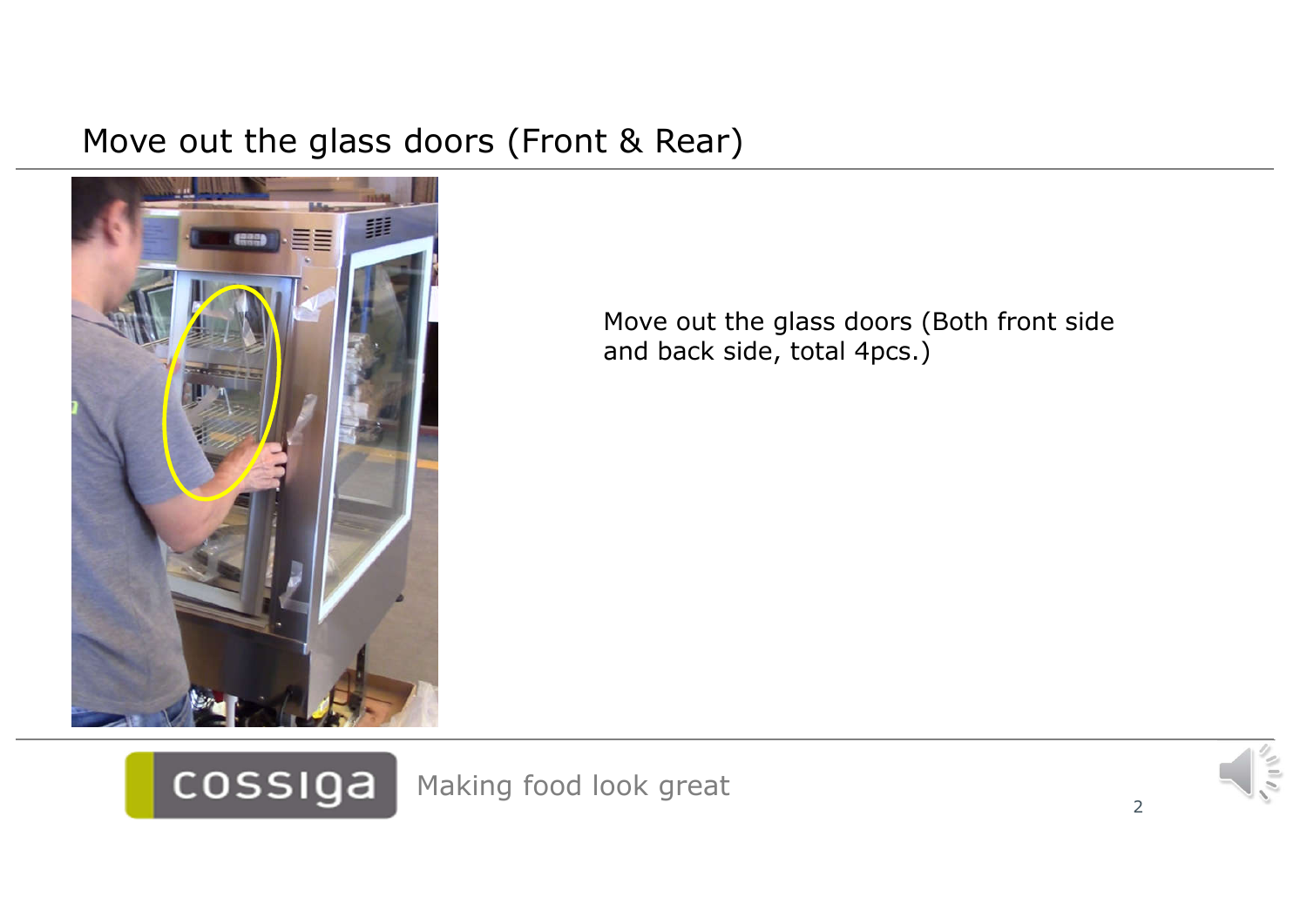

Loosen and take out the screws which marking on the left photo. Top cap screws (4pcs, 2pcs on the top side) Controller screws (2pcs) Pillar cover screws (left or right side) \*2pcs



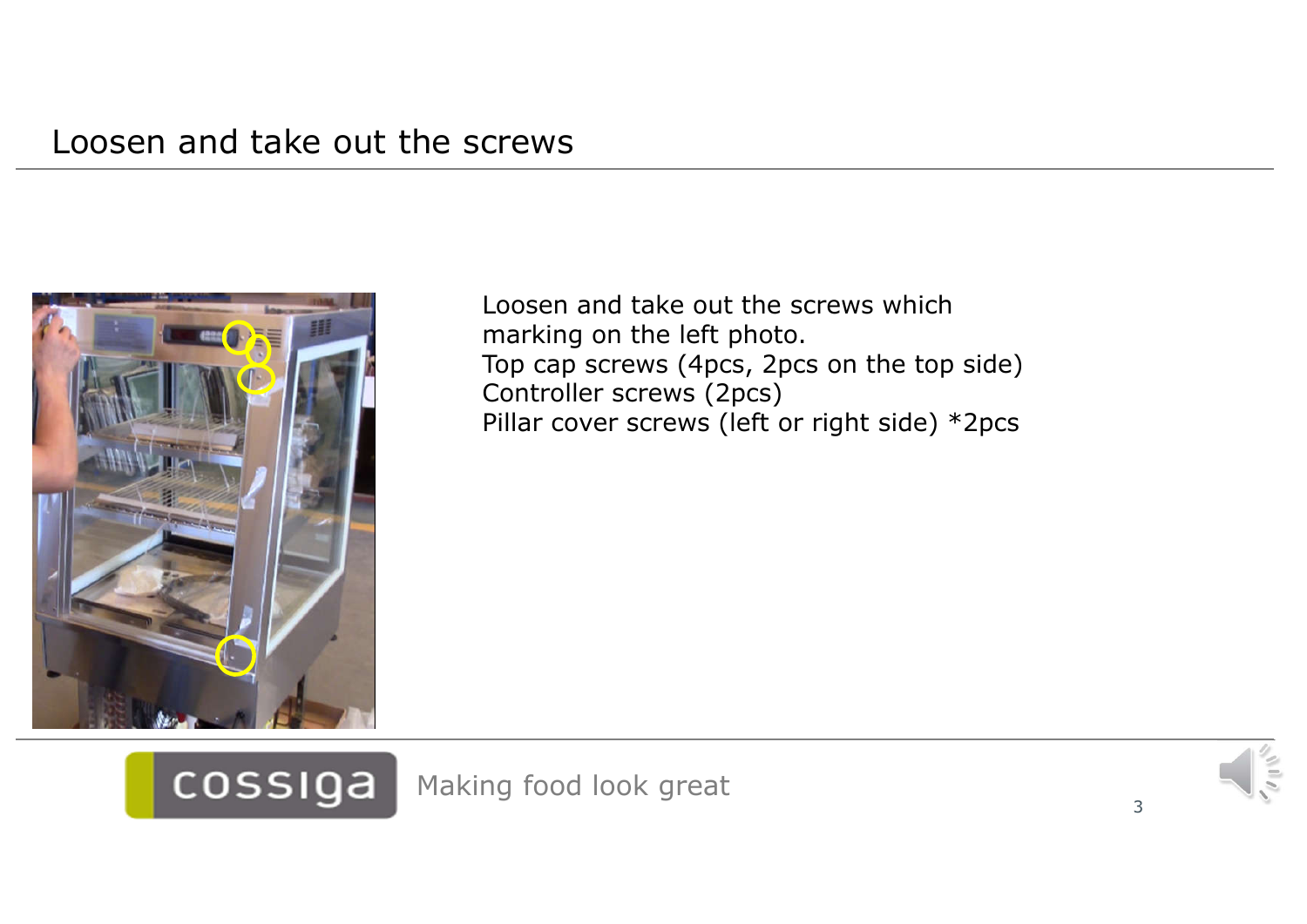#### Move out the pillar cover



Move out the pillar cover.

cossiga Making food look great 44

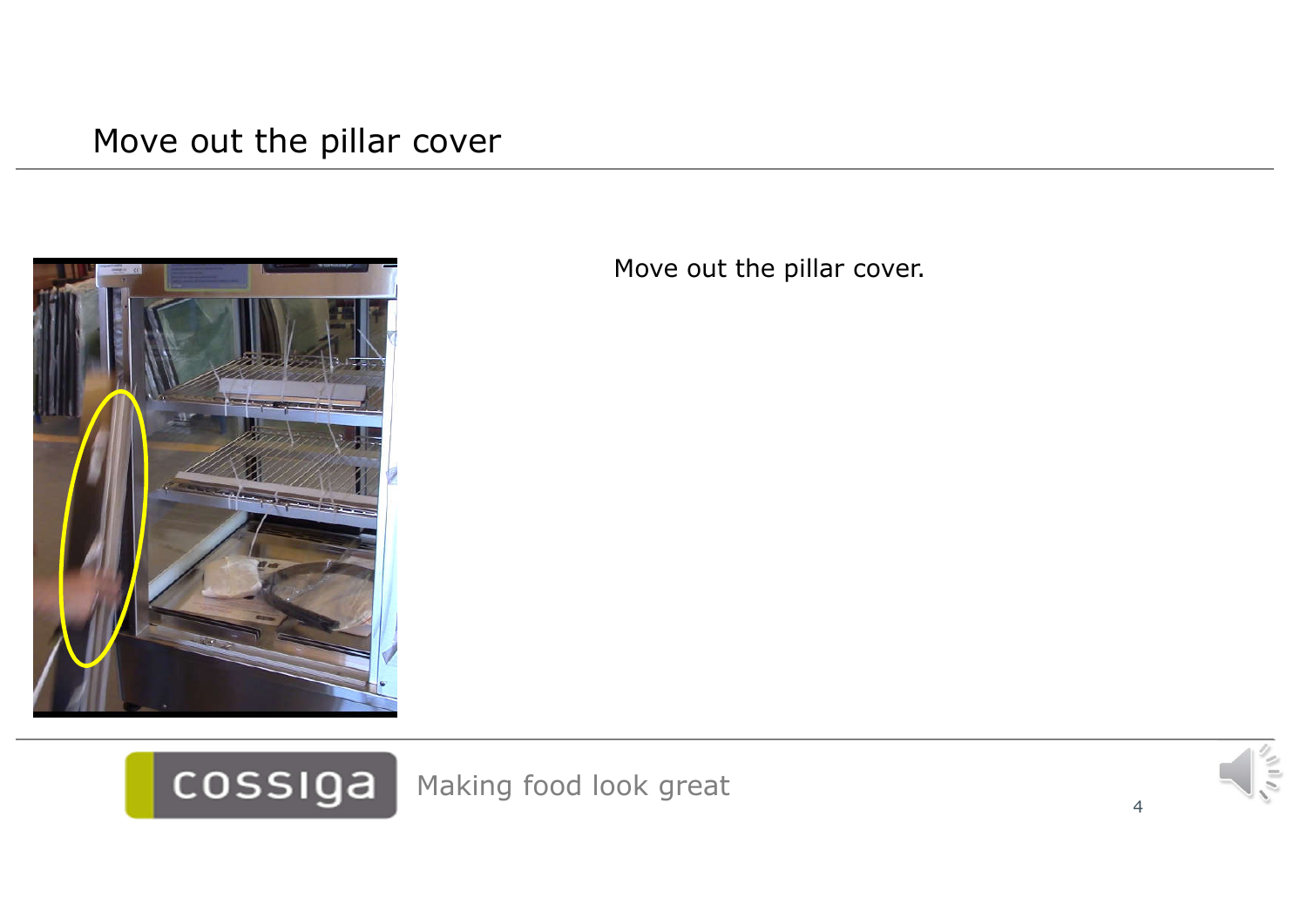#### Move out the top cap



cossiga

Push the controller and lift up the top cap then move it out.

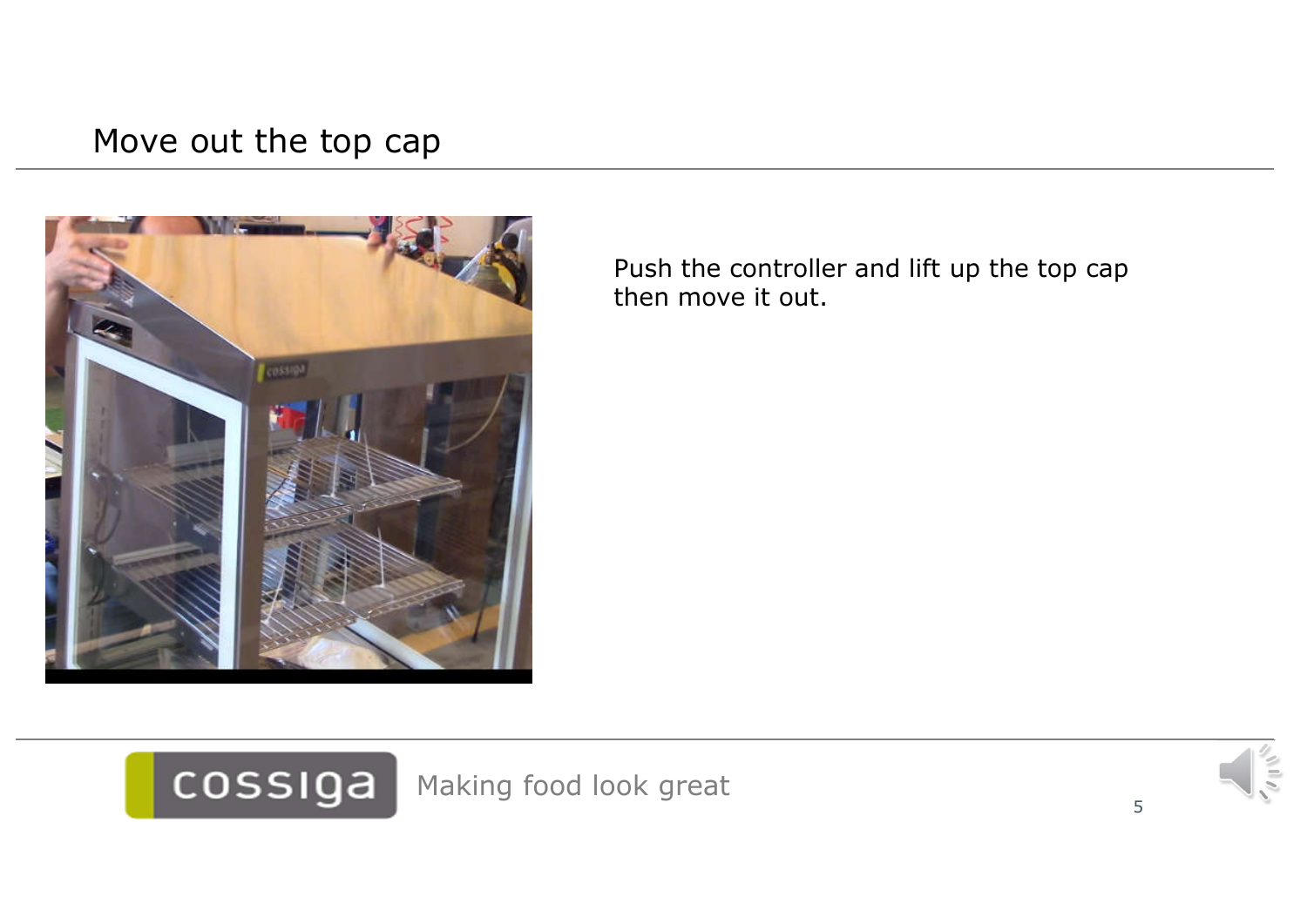#### Move out the glass buffer strip



cossiga

Take out buffer strip and rubber. Both right & left side.

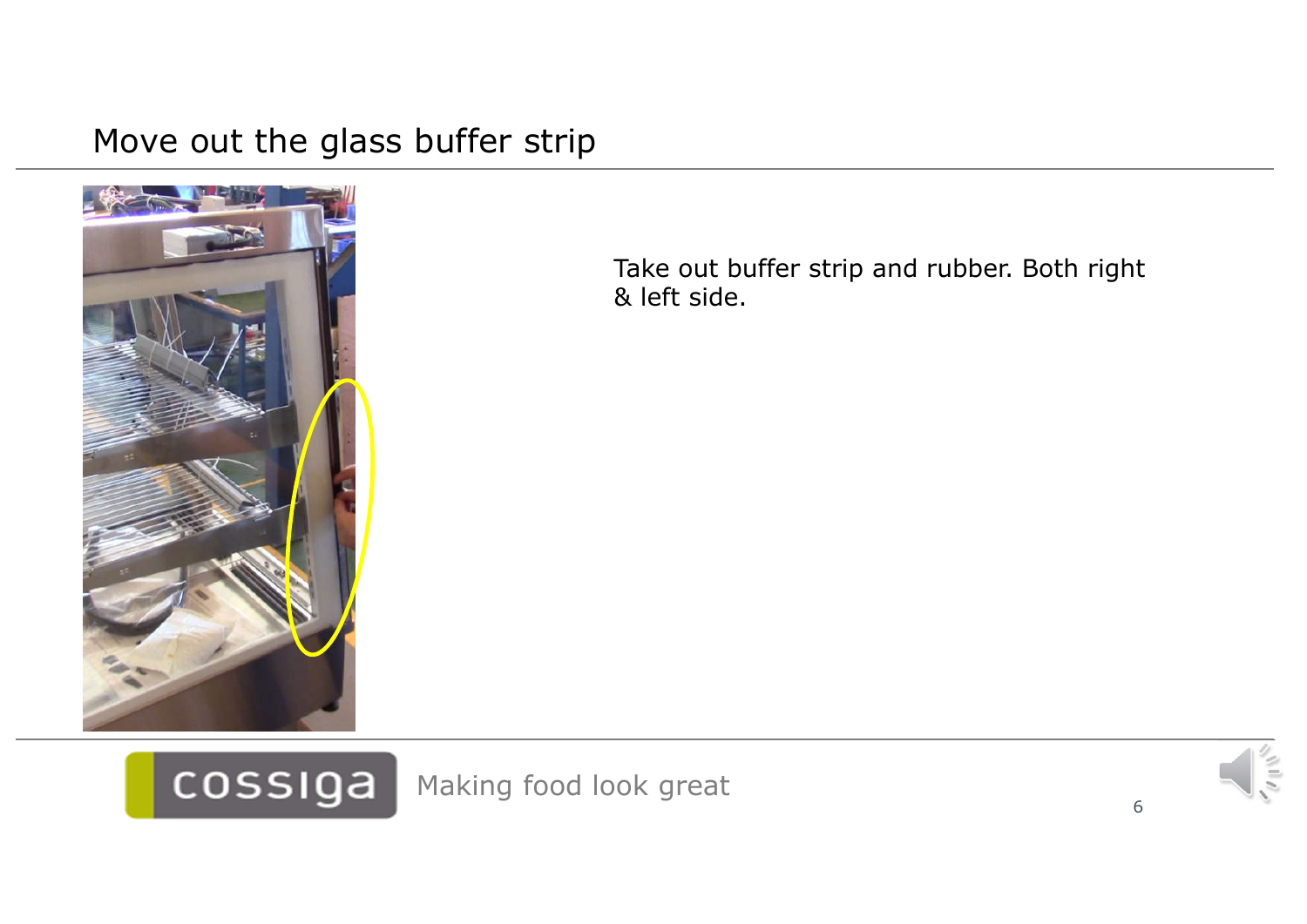#### Move out the end glass



cossiga

Clamp the glass and then pull it to the rear side, slowly. Such as the direction of arrow on the pic. When the glass out of the front slot, then lift up the glass and take it out of the cabinet.

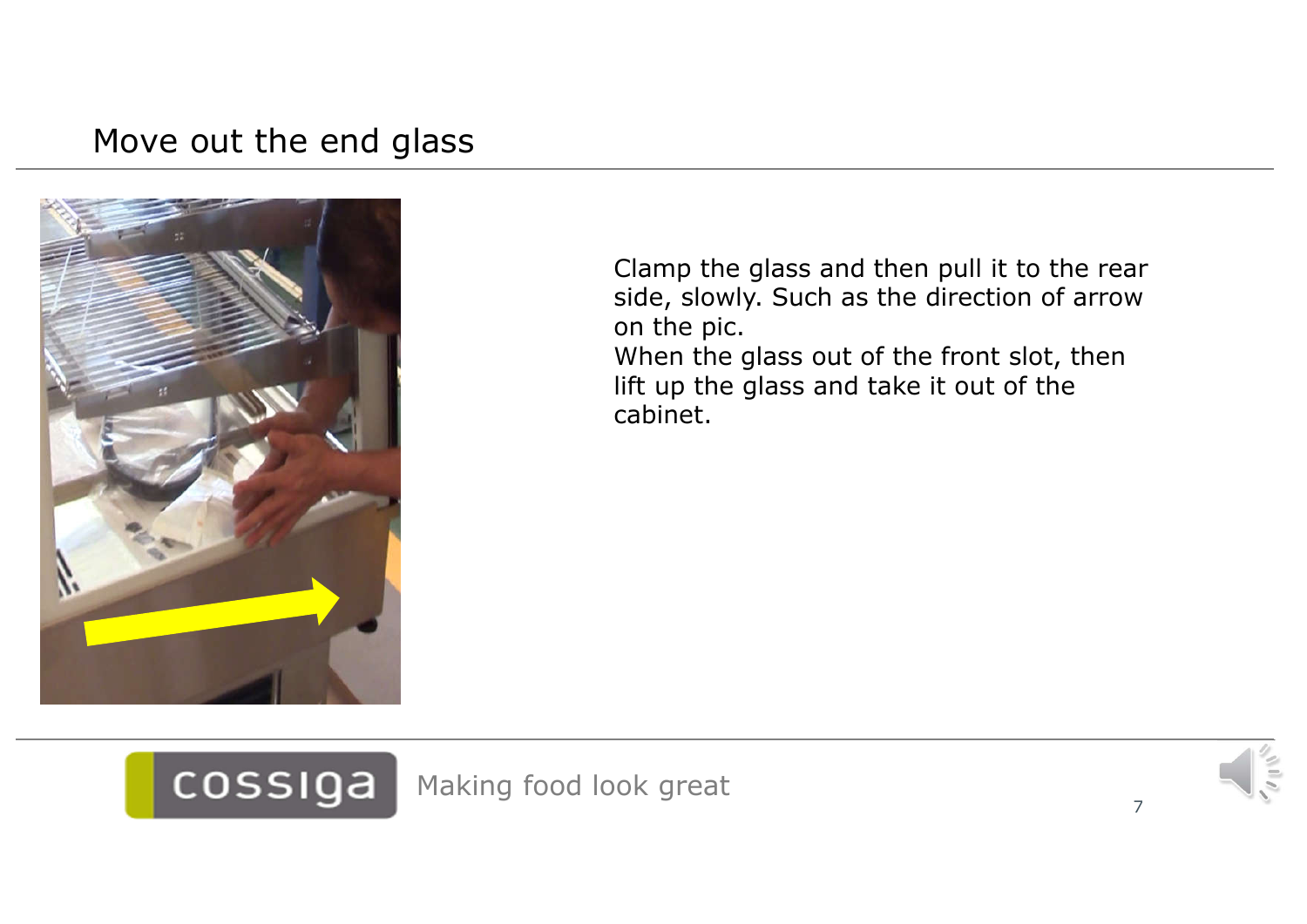#### Move out LED shelf



Loosen LED plug and move away the LED shelf.

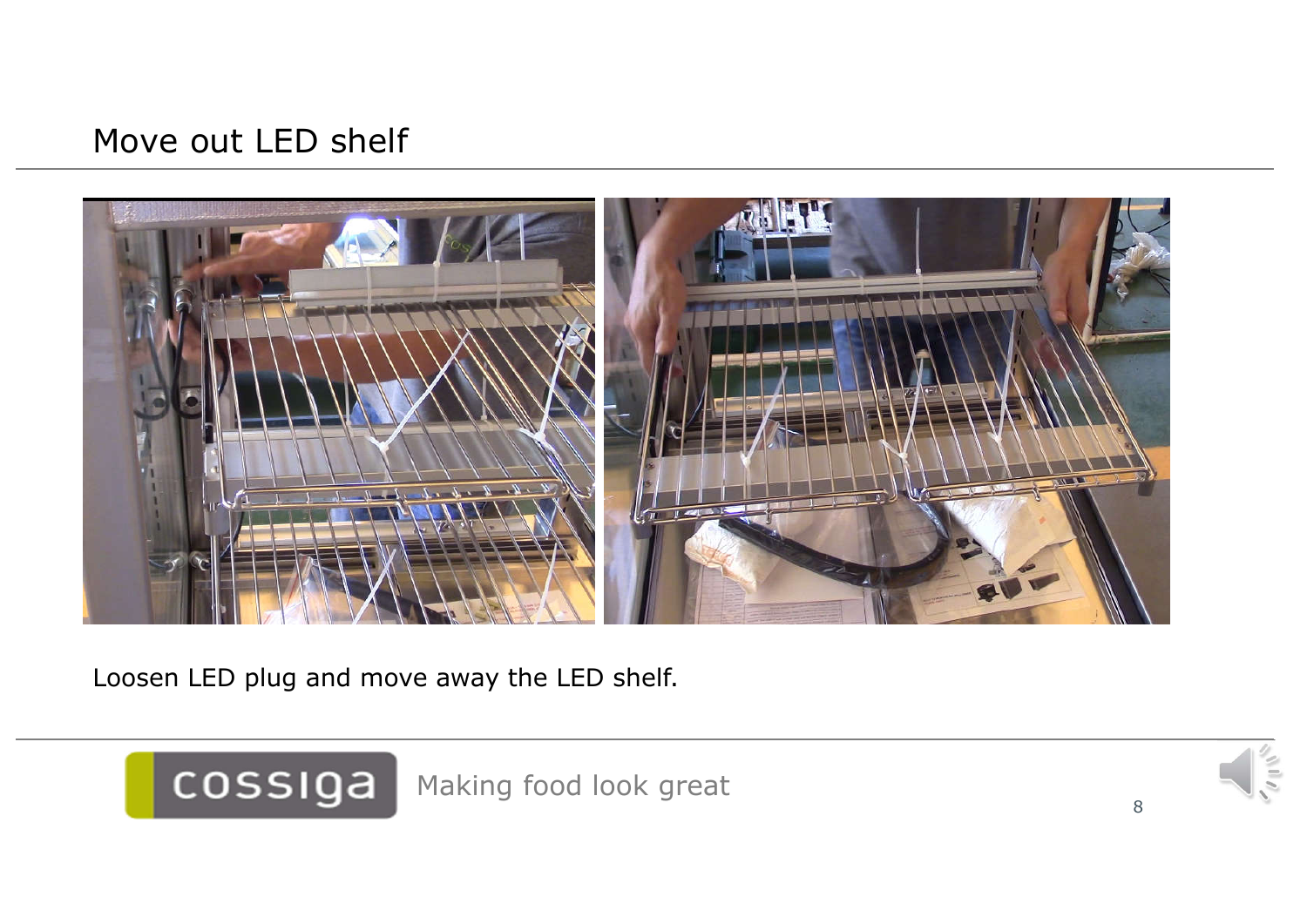#### Move out the track of front glass door



Unscrew the screws and move out the track



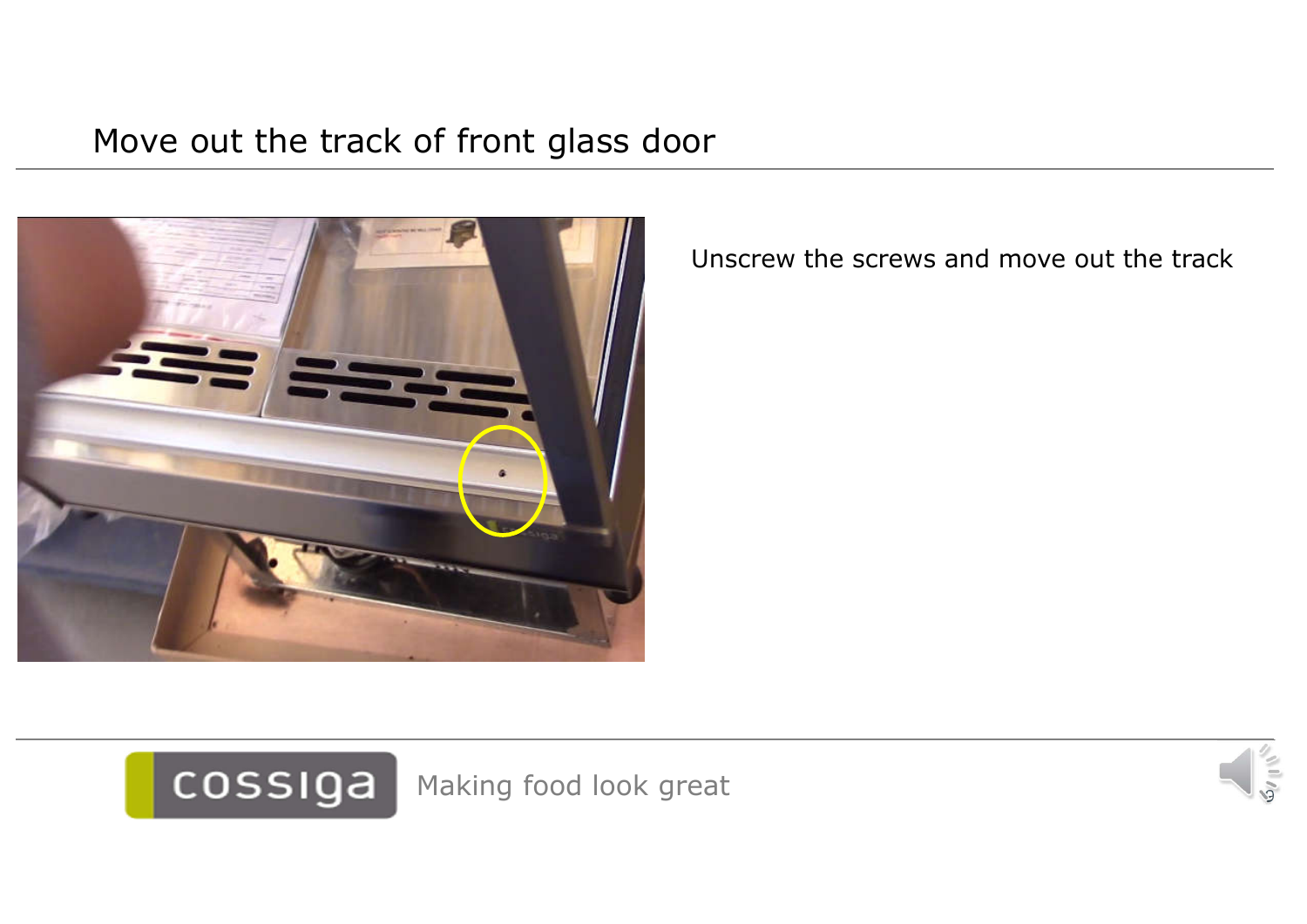### Solid glass clamp hole



- 1) Make the AL slot be in line with the front frame
- 2) Put the clamp to close up the AL slot, and mark down the clamp hole;
- 3) Drill the clamp hole, and reaming.

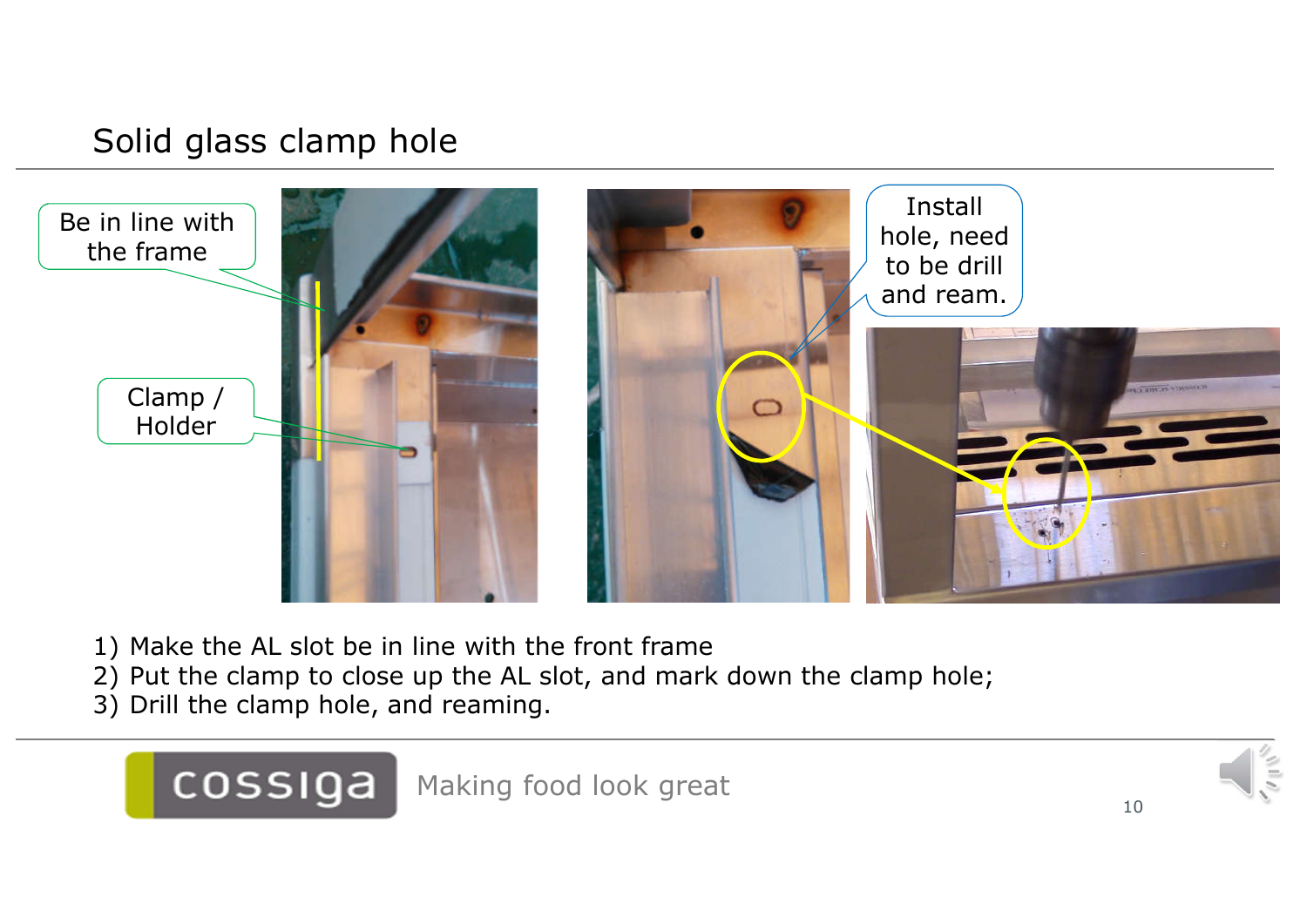#### Paste the insulation on the top track



Put the insulation on the top track such as the buffer of solid front glass.

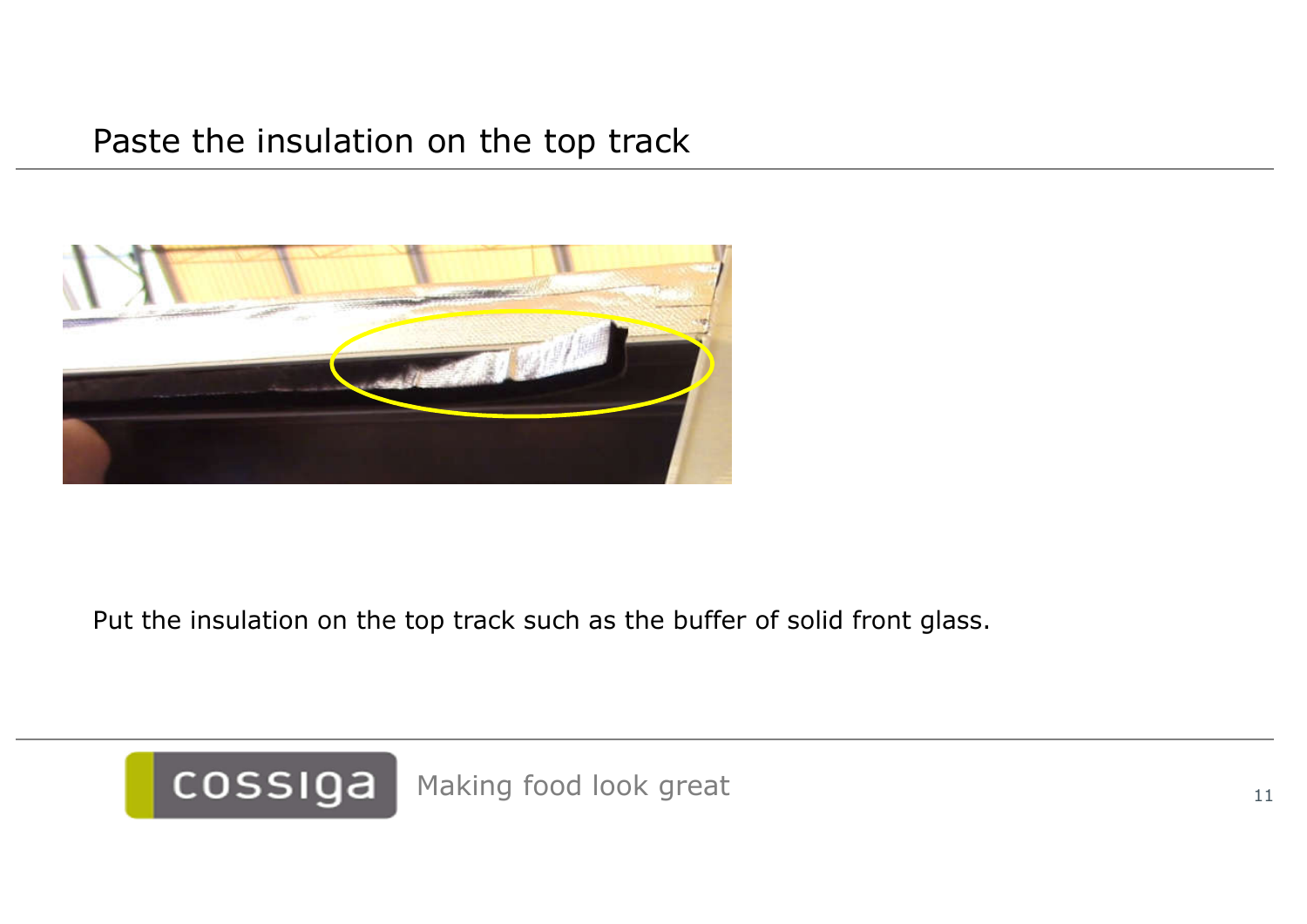#### Install solid front glass





1) Put the AL slot with gasket on the bottom of glass; 2) Paste the slot and glass to avoid it dropping down.

> cossiga Making food look great 12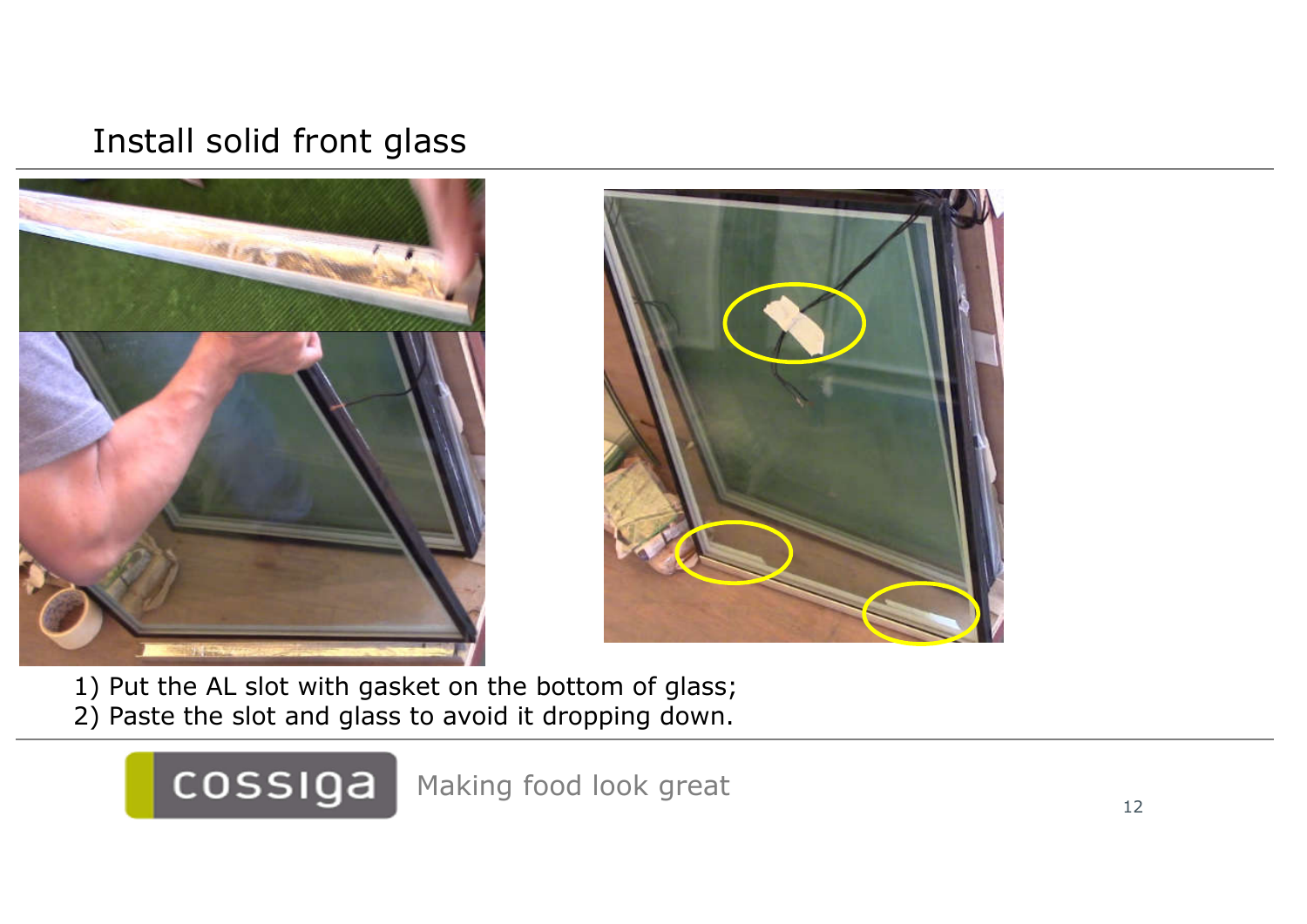#### Install solid front glass



Move and install the solid front glass.

Glass need to be through from the right/left side, and incline also.

Insert the top side, and pull the glass holder.



## cossiga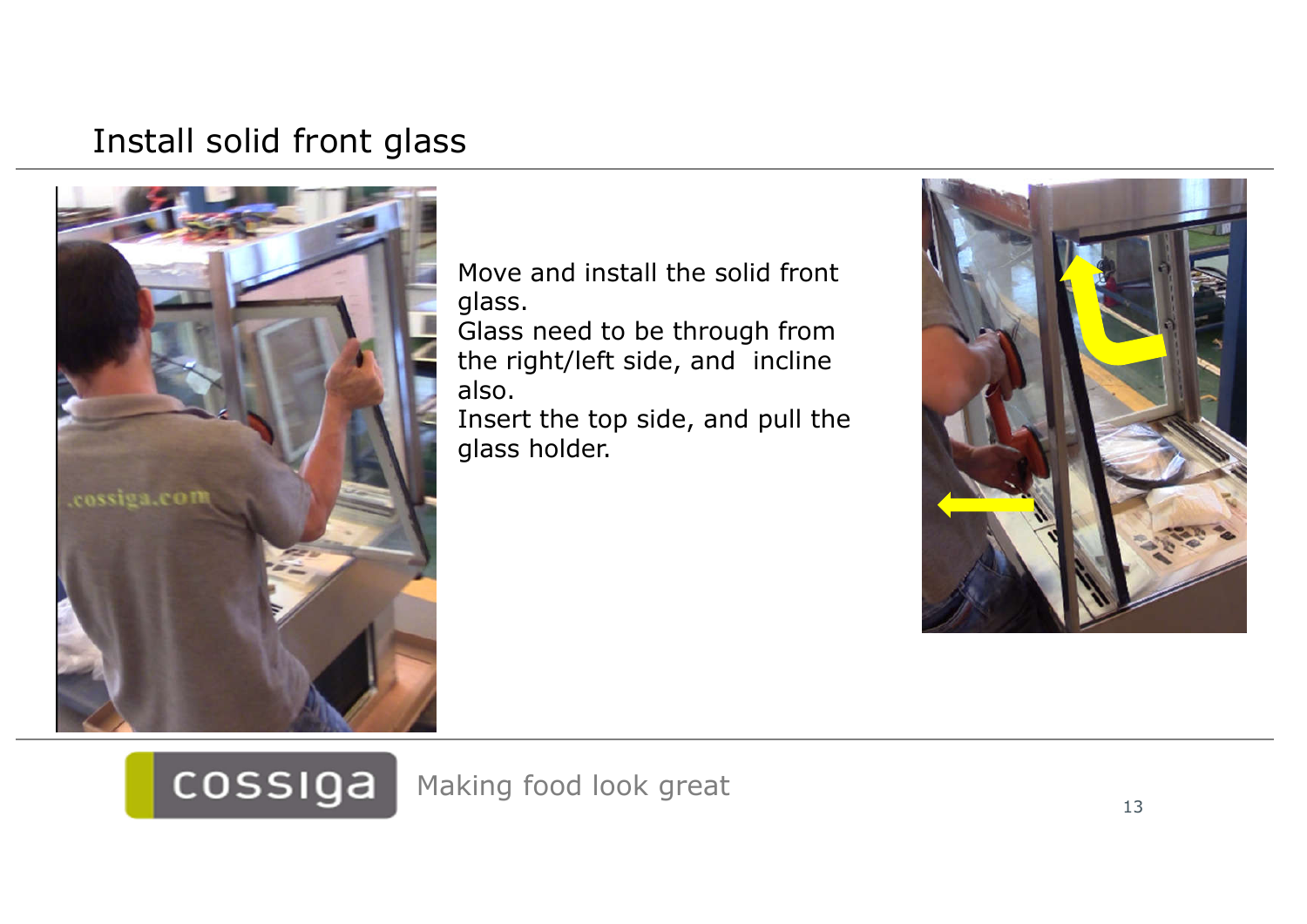#### Install solid front glass



- 1) Thread the glass heater wire from the top corner;
- 2) Install the glass vertical, and close up to the front cabinet.

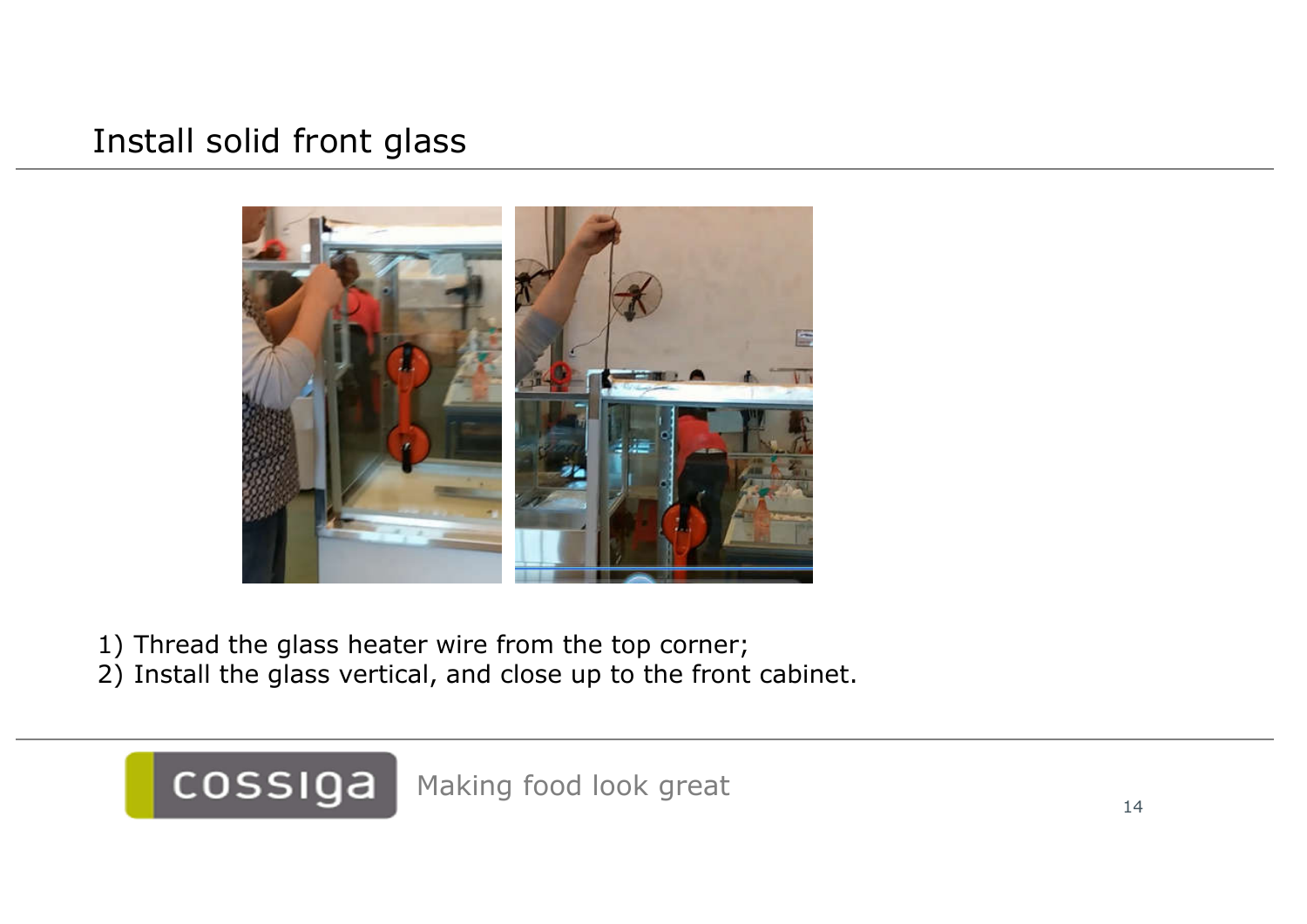#### Fix the front glass front





Install the glass clamp.

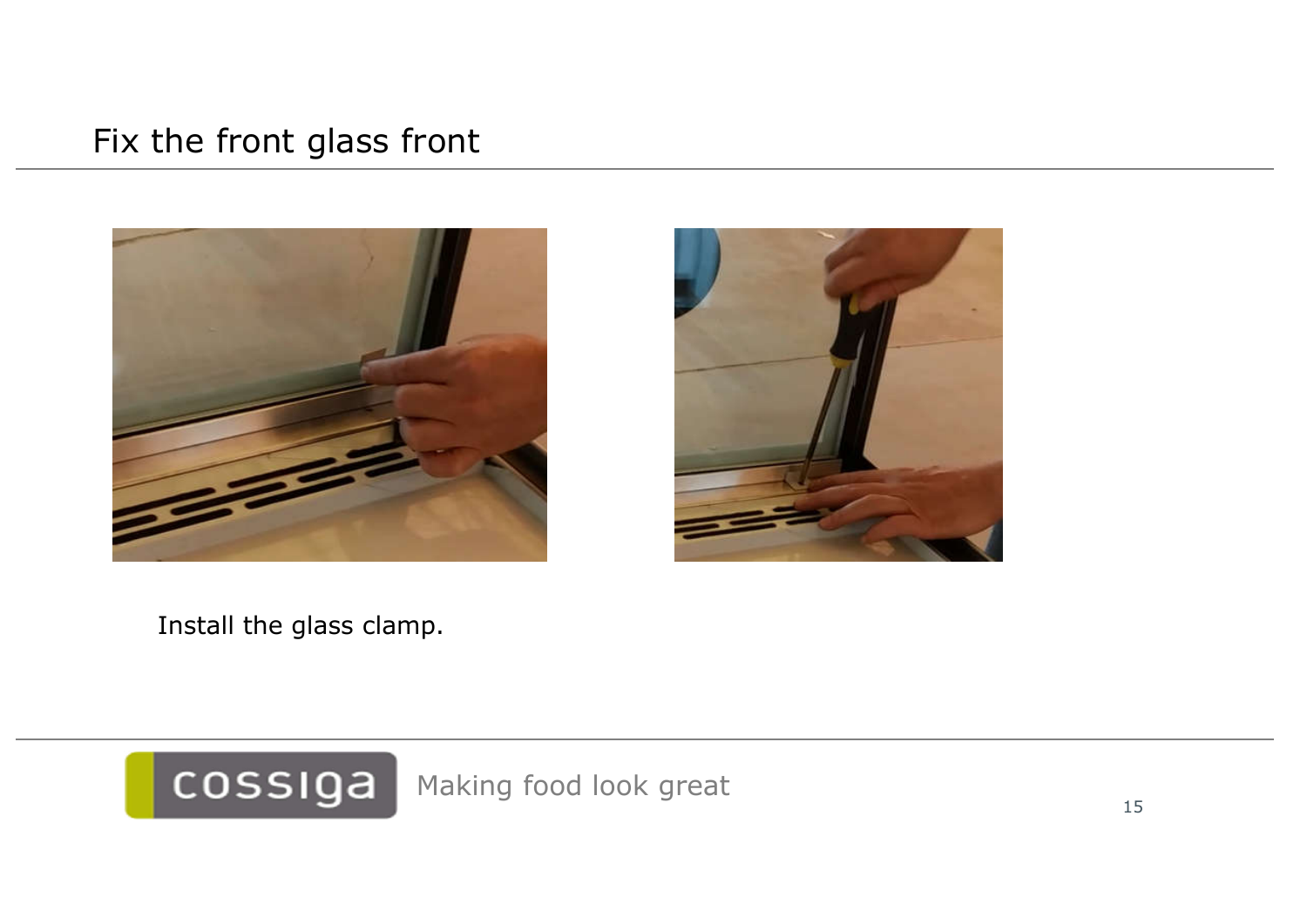#### Glass wire connect



When you fitted the heated solid front glass, the wire go with LED light wire.

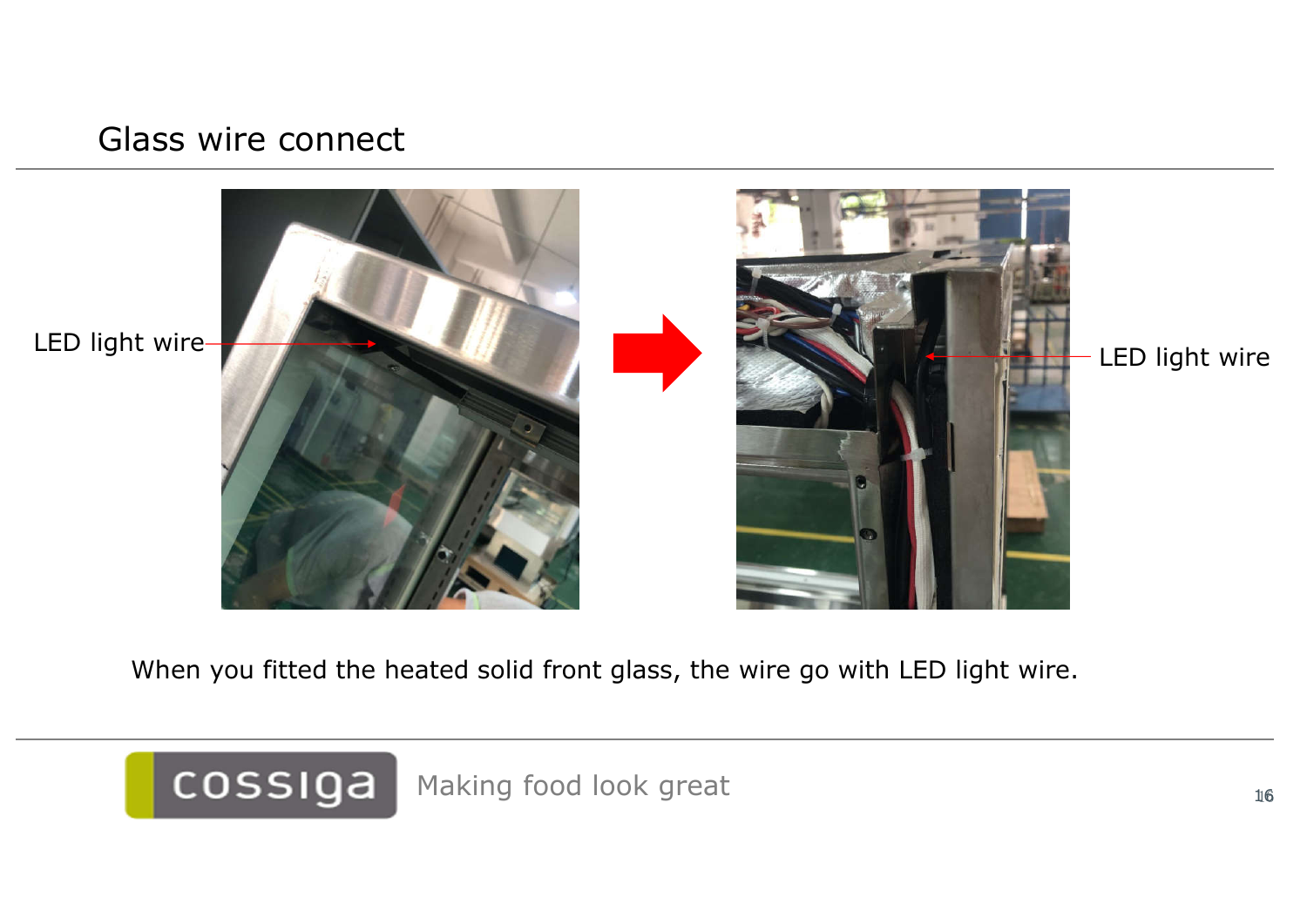#### Glass wire connect



You can find the heated glass connector label after take off top cover, and the No.5 is for front glass. Connect the front glass wire to the connector.